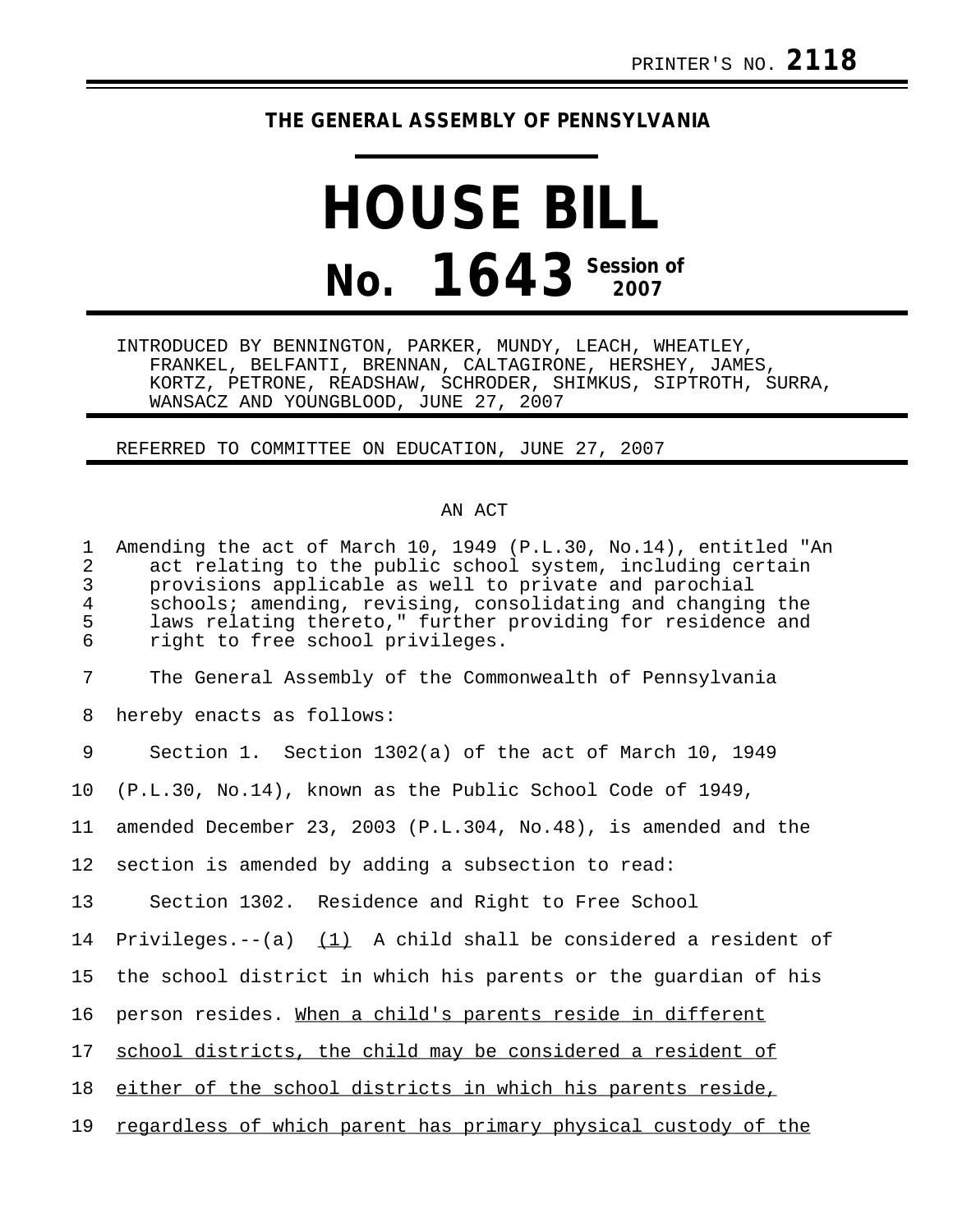1 child, provided that the parents agree or a court order so 2 directs.

3 (2) Federal installations are considered a part of the 4 school district or districts in which they are situate and the 5 children residing on such installations shall be counted as 6 resident pupils of the school district.

7 (3) Nothing in this subsection shall be construed to require 8 a school district to transport a child to or from a residence 9 outside of the school district.

10 (a.1) When a resident of any school district keeps in his 11 home a child of school age, not his own, supporting the child 12 gratis as if it were his own, such child shall be entitled to 13 all free school privileges accorded to resident school children 14 of the district, including the right to attend the public high 15 school maintained in such district or in other districts in the 16 same manner as though such child were in fact a resident school 17 child of the district, and shall be subject to all the 18 requirements placed upon resident school children of the 19 district. Before such child may be accepted as a pupil, such 20 resident shall file with the secretary of the board:

21 (1) appropriate legal documentation to show dependency or 22 guardianship; or

23 (2) a sworn statement that he is a resident of the district, 24 that he is supporting the child gratis, that he will assume all 25 personal obligations for the child relative to school 26 requirements, and that he intends to so keep and support the 27 child continuously and not merely through the school term. The 28 school board, pursuant to guidelines issued by the Department of 29 Education, may require other reasonable information to be 30 submitted by the resident to substantiate the sworn statement. 20070H1643B2118 - 2 -